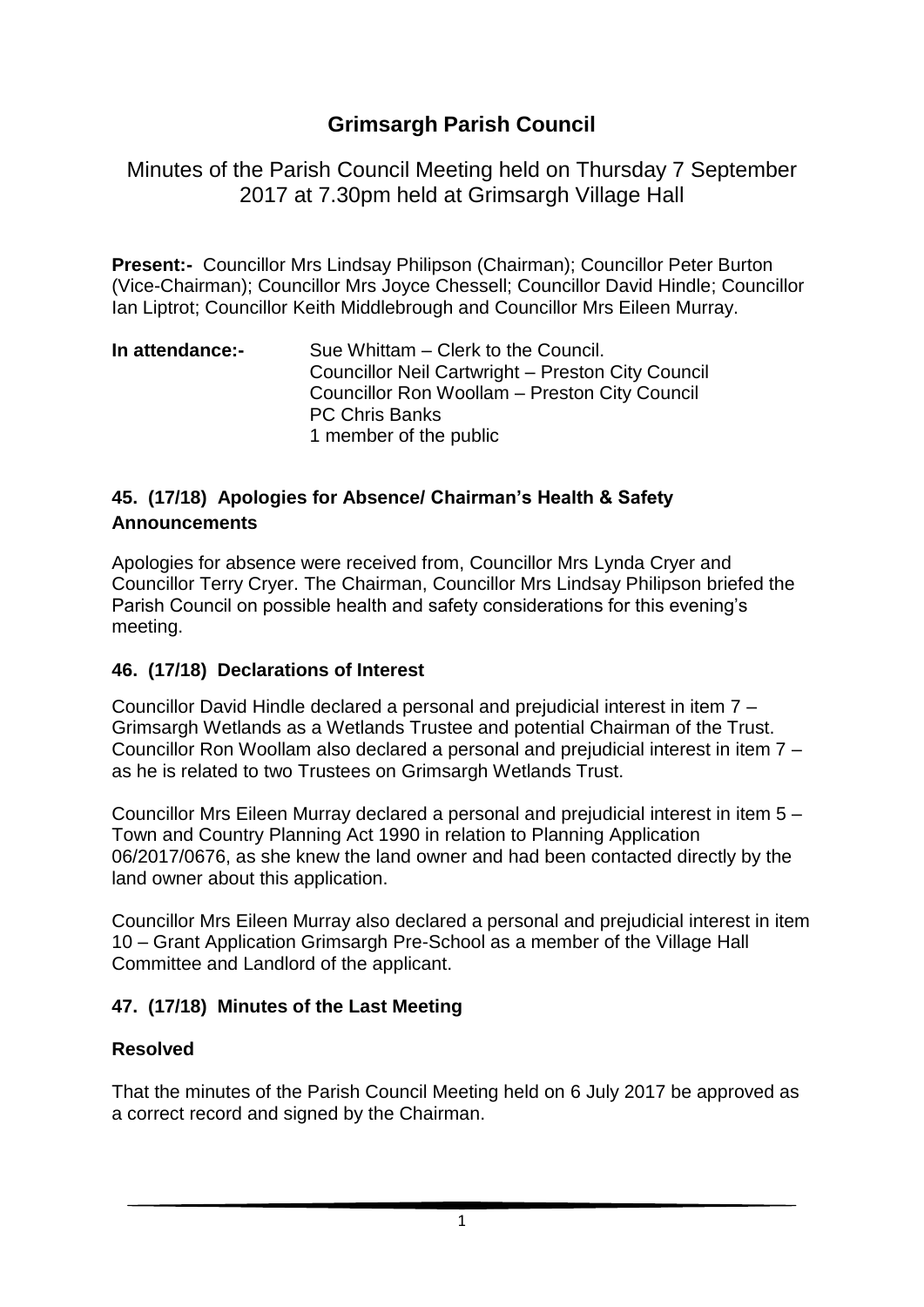## **48. (17/18) Adjournment for Public Participation and Policing issues**

The Chairman, Councillor Mrs Lindsay Philipson adjourned the meeting for public participation and welcomed PC Chris Banks to the meeting. PC Chris Banks apologised for not attending the Parish Council meetings for a while but all Police Officers continued to be involved in policing the fracking issues in the County. With regard to Broughton Police Station, PC Banks was unsure what was happening with the Police Station but at the moment it was still in use by the police and volunteers. PC Banks reported that PCSO David Reid had now moved on to a new job working with police cadets in East Lancashire and that PCSO Gemma McDonagh would be moving back to cover the rural areas from her current post at Sharoe Green.

With regard to crime in the area, PC Chris Banks reported that there had been a few burglaries in the village and in particular these crimes had usually been carried out during the day and involved the throwing of rocks through windows to gain access to the properties. There had also been a number of vehicles targeted in the village and also there had been a couple of domestic assaults and some fuel had been stolen from the Eccleston Homes site.

Councillor David Hindle informed PC Chris Banks about the act of vandalism at the Wetlands caused to the old brick pumping station. He had also reported to the police finding an empty purse/bag in one of the village bus shelters.

The Chairman, Councillor Mrs Lindsay Philipson said that she had reported some issues at the Nellie Carbis Millennium Woodland including some burning of rubbish in the woodland. PC Banks said they had visited the Woodland and had spoken to some young children who had probably not caused any of the previous damage but happened to be there at the time. PC Banks was keeping an eye on the Woodland. He reminded people to ring 101 with any non-urgent police matters.

With regard to the CCTV, PC Banks advised that the best way forward was for the Parish Council to take control of the system and appoint nominated persons to look at the CCTV.

The Chairman, Councillor Mrs Lindsay Philipson thanked PC Banks for attending the meeting and took the opportunity to also record our thanks to PCSO David Reid for all the work he had done in the village and to wish him good luck in his new position.

The Chairman, Councillor Mrs Lindsay Philipson asked if anyone else had anything to raise under public participation and Councillor Neil Cartwright stated that he had concerns about the reserved matters application for Park House Farm in relation to the dispersal of the affordable housing.

The Chairman, Councillor Mrs Lindsay Philipson then reconvened the meeting.

### **49. (17/18) Town and Country Planning Act, 1990**

(Councillor Mrs Eileen Murray declared a personal and prejudicial interest in Planning Application 06/2017/0676 and left the meeting for consideration of this application).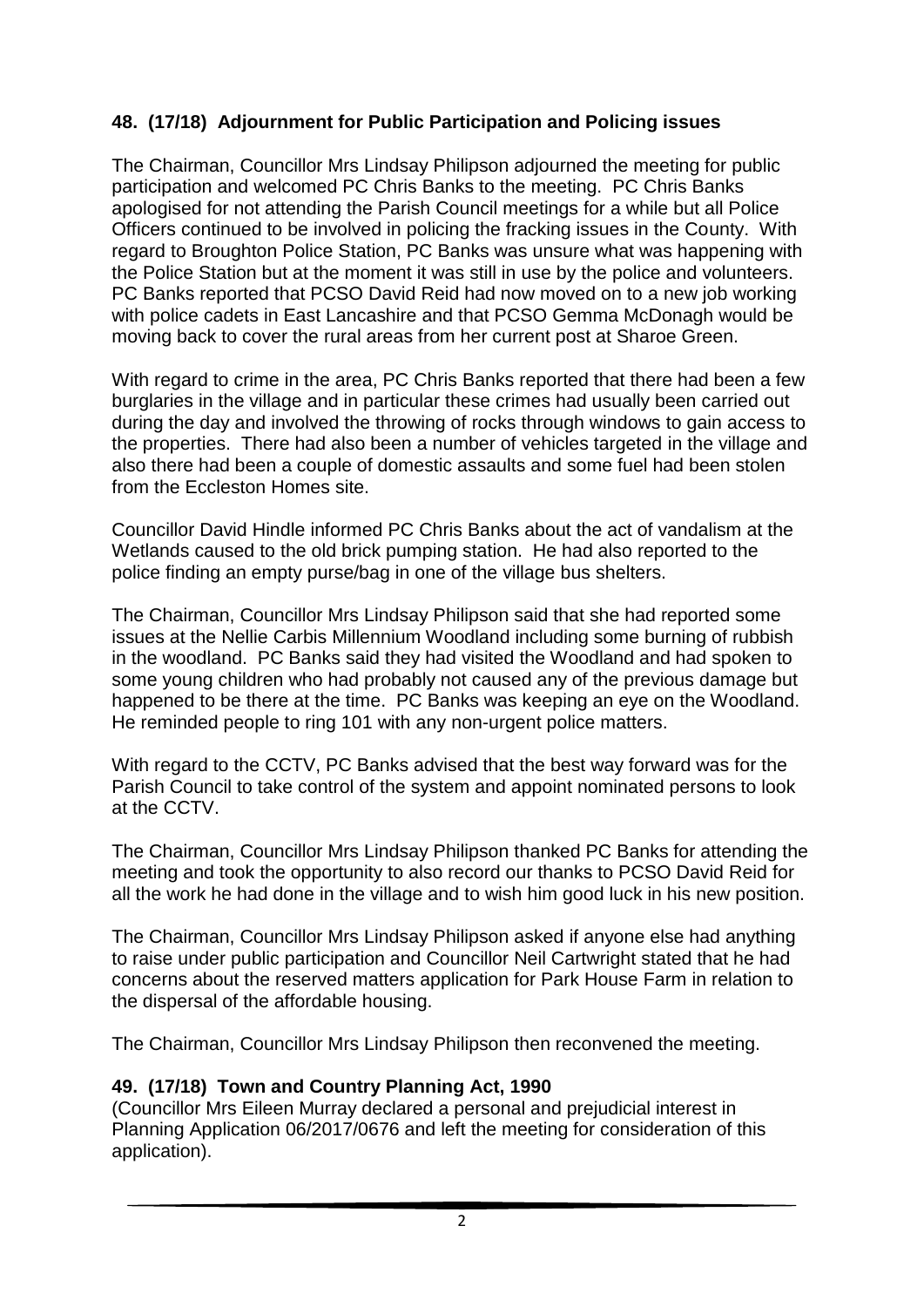The Parish Council gave consideration to the following Planning Applications:-

| 06/2017/0676 | Land to the West of Preston Road, Grimsargh.<br>Proposed older person's village for residents aged 55<br>years and over comprising 60 no. bedroom care home<br>(Class C2), 60 no apartments (Class C3), 20 no<br>bungalows (Class C3), surgery, associated landscaping<br>and open space with all matters reserved except for<br>access. |
|--------------|------------------------------------------------------------------------------------------------------------------------------------------------------------------------------------------------------------------------------------------------------------------------------------------------------------------------------------------|
| 06/2017/0724 | Park House Farm, Whittingham Lane, Grimsargh.<br>Reserved matters application (namely appearance,<br>landscaping, layout and scale) pursuant to outline<br>permission 06/2016/0719 for 34 no dwellings.                                                                                                                                  |
| 06/2017/0828 | Church House Farm, Preston Road, Grimsargh.<br>Conversion of garage into living accommodation, single                                                                                                                                                                                                                                    |

to roof.

storey side extension, first floor extension and alterations

With regard to Planning Application 06/2017/0676, it was noted that a public meeting had been held before the Parish Council meeting to discuss this application and a number of comments had been made by residents. In addition, the Parish Council were aware that a number of residents had responded directly to Preston City Council and the Parish Council had looked at all the comments received. Councillor Peter Burton said that the proposed development was much too large for the village and the site. There were also concerns about the lack of "extra care", which was confined to the care home and not the apartments or bungalows and the lack of establishing a need for this facility in Grimsargh. The Planning Application was contrary to policy in particular the Preston Local Plan and Core Strategy Policy 1 as the proposed development was neither small scale or could be classed as infill. The proposed site also impacted on the Area of Separation and was therefore also contrary to Core Strategy 19 and the Preston Local Plan Policy EN4. The Parish Council also echoed the serious concerns of the residents that this proposed development would have a detrimental impact on the traffic in the village which was already a major problem and concern.

The Parish Council also discussed a number of other concerns relating to this development. Although it was appreciated that the application was for outline only, the applicant could not answer if the proposed bungalows would be one, two or more bedrooms. Their size would also impact on the traffic. In addition the entrance/exit to the proposed site would be a near blind bend and only metres from the village school where the school crossing point already caused traffic to back up twice a day.

The Parish Council also raised concerns about the principle of establishing an older person's village for over 55's. They felt that it would be better to integrate the elderly into the community rather than concentrating them all on one site.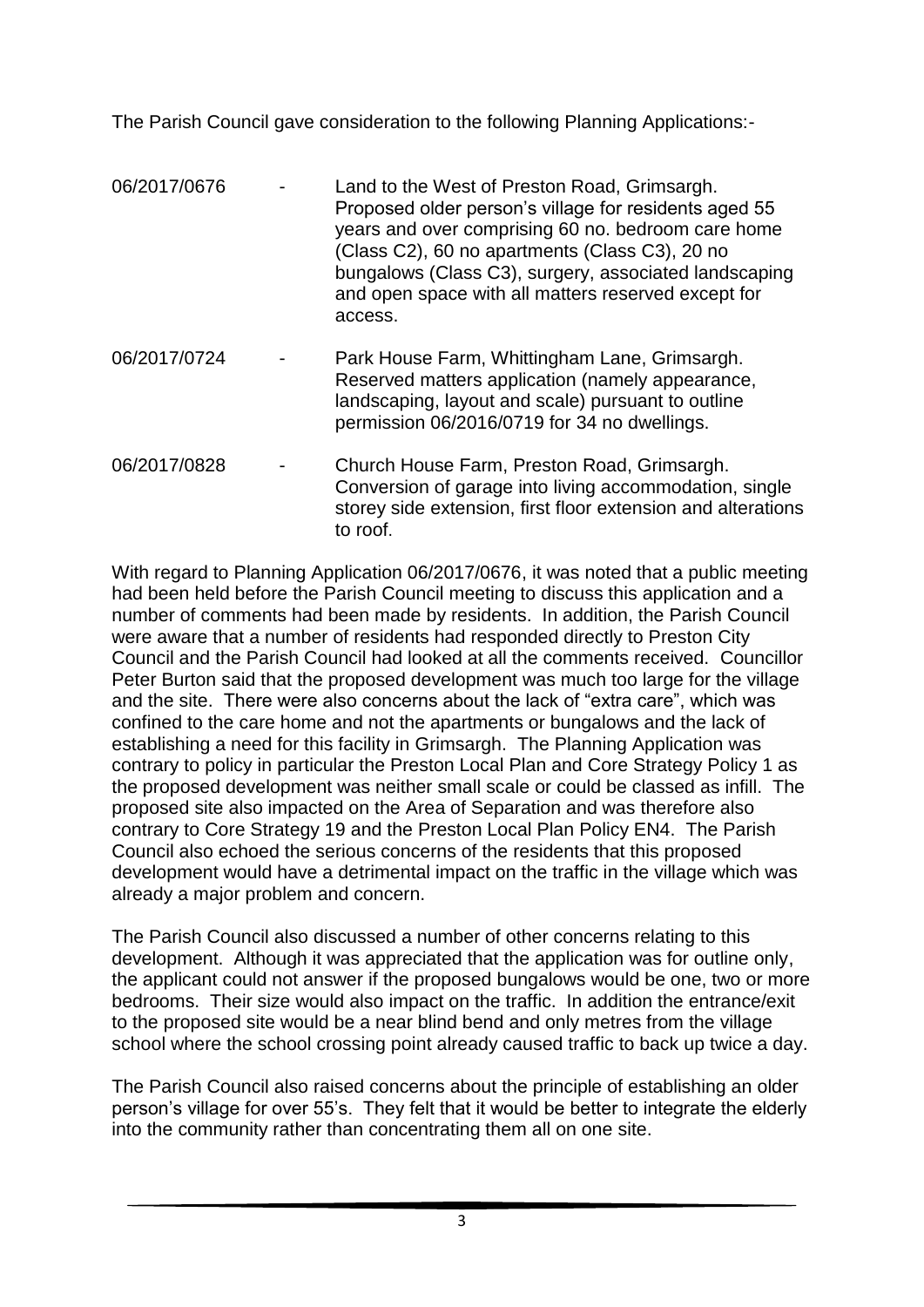The Parish Council also raised concerns that the schematics and design proposals for the scheme indicated that the care home would be three storeys and this was considered too high and would have a detrimental impact on the visual amenity in Grimsargh.

After taking into account all the issues as outlined above, the Parish Council unanimously agreed to object to Planning Application 06/2017/0676.

Councillor Mrs Eileen Murray returned to the meeting.

With regard to Planning Application 06/2017/0724 relating to the Reserved Matters application for Park House Farm, Grimsargh, Councillor Mrs Eileen Murray raised concerns about the affordable housing and that it appeared to be clustered together and not dispersed throughout the site. The Parish Council agreed to comment that they were unhappy with the location of the affordable houses on the site and that they should be dispersed around the site to promote community cohesion.

With regard to Planning Application 06/2017/0828 relating to Church House Farm, it was noted that there were no legitimate legal planning reasons for preventing this development and therefore the Parish Council had no comments to make.

Councillor Mrs Eileen Murray referred to an advanced copy of a flyer that would be circulated in the village about a possible development at the Longridge end of the village and it was seeking comments from residents. It was agreed that it may be useful if the applicant could come and speak to the Parish Council at some stage about their proposals.

There were no further planning issues for discussion at the meeting.

### **Resolved**

1) That, with regard to Planning Application 06/2017/0676 for the Older Person's Village in Grimsargh, that the Parish Council unanimously agrees to object to this Planning Application for the reasons outlined in the report above, but primarily because it is contrary to the Preston Local Plan and Core Strategy Policy 1, and also its impact on the Area of Separation which is contrary to Core Strategy Policy 19 and the Preston Local Plan Policy EN4. The application would also have a serious impact on traffic in the village.

2) That, with regard to Planning Application 06/2017/0724 relating to the Reserved Matters application for Park House Farm, Grimsargh, the Parish Council agreed to comment that they were unhappy with the location of the affordable houses on the site and that they should be dispersed around the site to promote community cohesion.

3) That, with regard to Planning Application 06/2017/0828 relating to Church House Farm, the Parish Council had no comments to make on this application.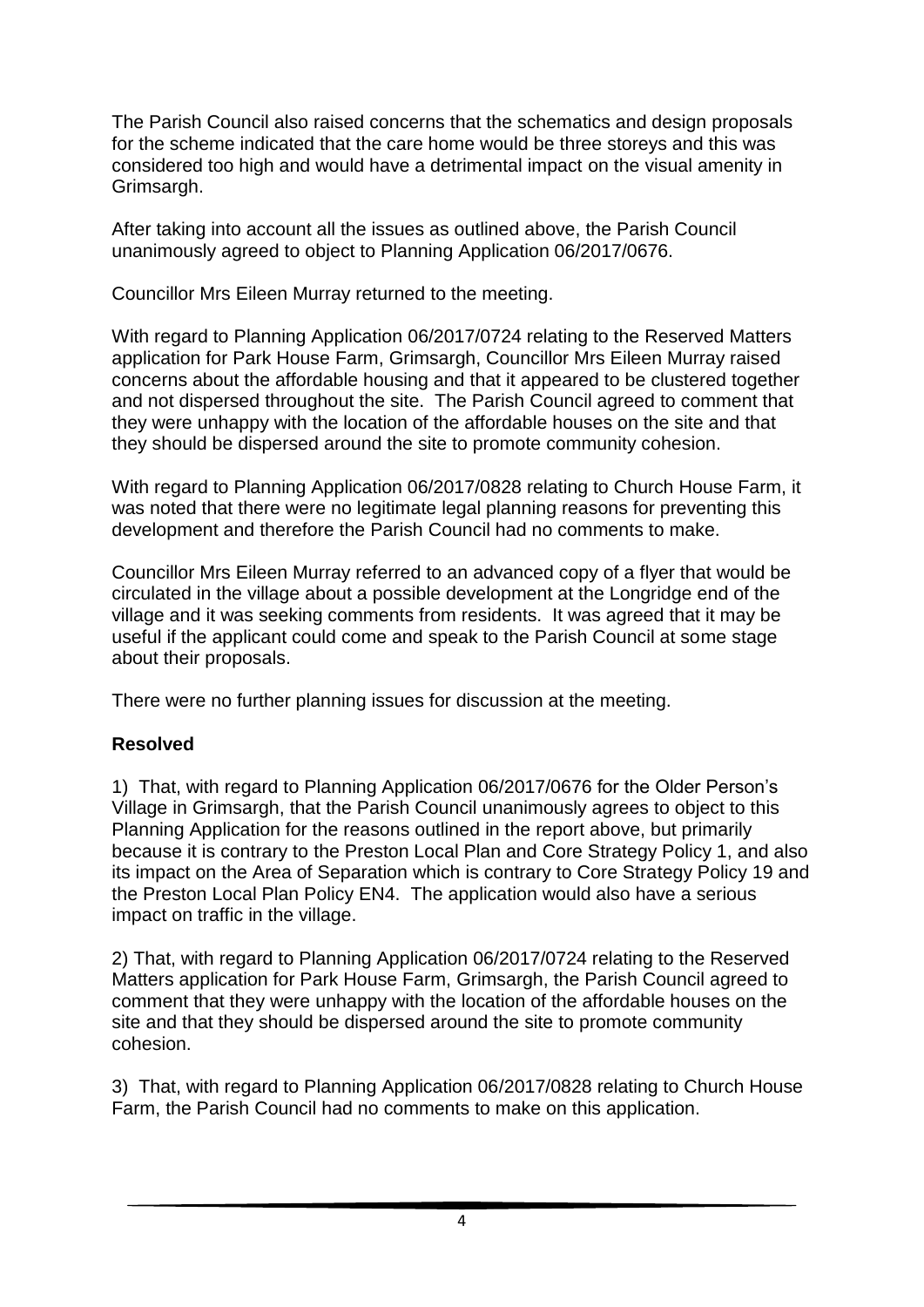## **50. (17/18) Neighbourhood Planning – update**

The Chairman, Councillor Mrs Lindsay Philipson informed the Parish Council that the questionnaires had now been produced and they would be given out to those on the distribution list over the next few days so they could be delivered to each house in the village. It was noted that the Clerk had sent an email to the Parish Council over the summer break confirming that the questionnaires needed printing to keep to the timescales agreed and to spend the grant by end of January 2018. The cost of printing the questionnaires was funded by the grant and there was no cost to the Parish Council.

The Chairman, Councillor Mrs Lindsay Philipson said that there were a number of "drop off" points for people to return their questionnaires including the Post Office, St Michael's CE Primary School, her house and also the Vice-Chairman's house. The questionnaire could also be completed online.

Councillor Mrs Joyce Chessell confirmed that she was happy to deliver the questionnaires in her usual area and also Councillor Ron Woollam said he was happy to help with delivery. The Chairman, Councillor Mrs Lindsay Philipson thanked them both and also all who had volunteered to help.

It was noted that the next meeting of the Neighbourhood Planning Steering Group would be held on Wednesday 4 October at 7pm at the village hall.

### **Resolved**

That the report is received and noted.

#### **51. (17/18) Grimsargh Wetlands – update**

(Councillor David Hindle and Councillor Ron Woollam declared a personal and prejudicial interest in this item and left the room for the duration of this item)

The Chairman, Councillor Mrs Lindsay Philipson gave an update to the Parish Council on the progress with the Charitable Incorporated Trust (CIO), and confirmed that the Trust had now been established and approved by the Charities Commission. The Trustees had started working hard and they had set up their own insurance and bank account. The Clerk confirmed that she had cancelled the Parish Council insurance for the Wetlands.

The Chairman, Councillor Mrs Lindsay Philipson also reported that a volunteer evening had been set up to discuss the work needed on the Wetlands with any potential volunteers. This would be held on Wednesday 20 September at 7.30pm at the village hall. A volunteer working party to carry out supervised works on the Wetlands would be held on Sunday 8 October 2017.

With regard to the lease, the Clerk confirmed that the amended version had gone back to the Solicitors and hopefully the final version would be ready soon.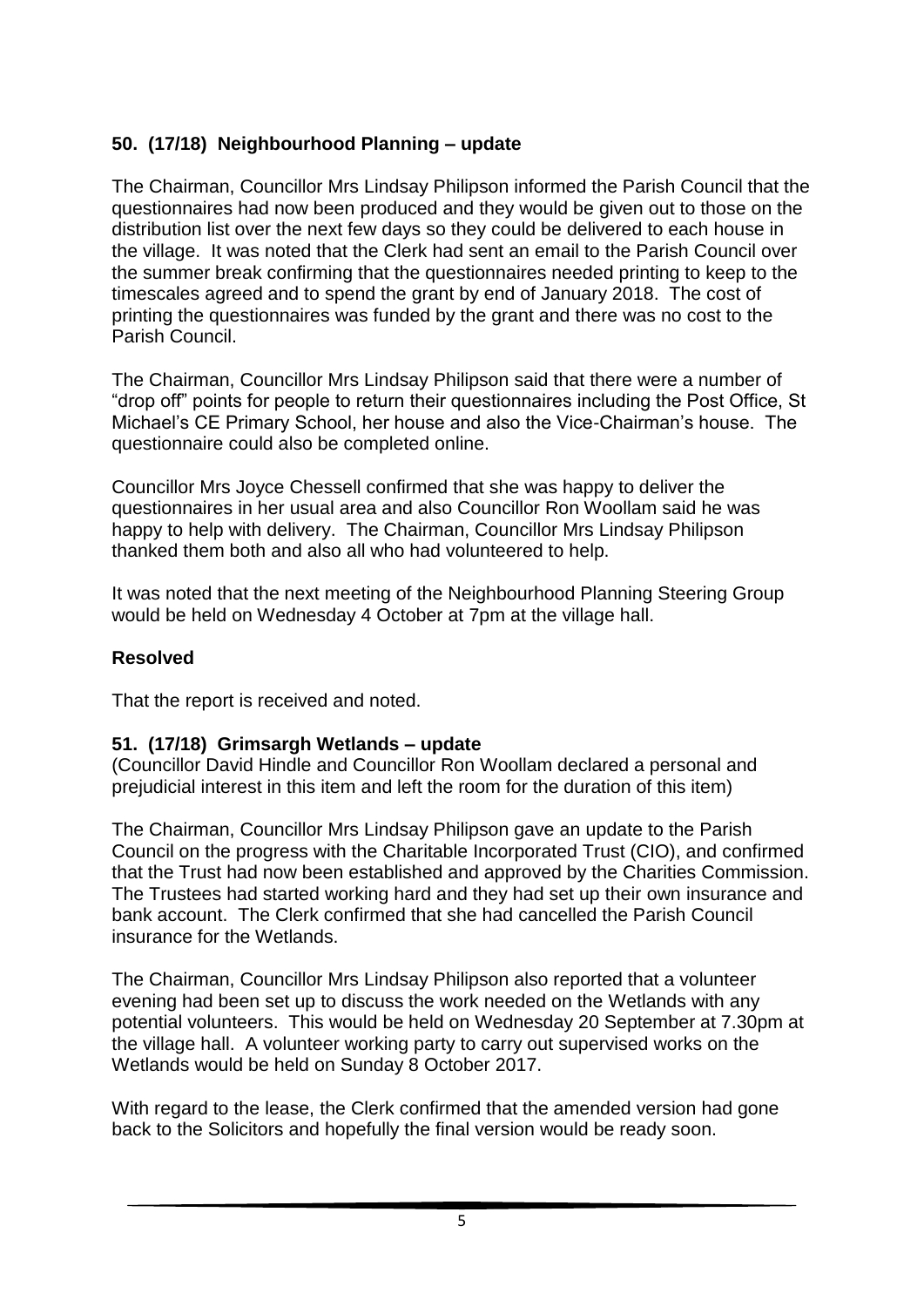The Chairman, Councillor Mrs Lindsay Philipson explained that the Trust now needed funds to start their works and also to enable them to start applying for grants. After discussion with the Trust it had been agreed that they would need up to £70,000 over the next three years. However, the Trust had asked that they receive this in smaller amounts to enable them to receive free banking. It was unanimously agreed that £20,000 should be transferred to Grimsargh Wetlands Trust for the maintenance of the Wetlands, and this money would be funded from the Parish Council's CiL monies. If the Trust did not use this money for the maintenance of the Wetlands then it would have to be returned to the Parish Council. This initial amount would also fund any tools/equipment needed for the Wetlands. The Parish Council also agreed that the Trust could approach the Parish Council at any time during the year for additional funds. However, any request for additional funding would have to be based on a sound business case, and as it had to be agreed by the Parish Council at their meetings, then adequate notice would need to be given to the Clerk to enable this to be included as an Agenda item for the next available meeting following the request. It was suggested that around one months' notice would be needed, and the Clerk agreed to include this information in the letter to the Grimsargh Wetlands Trust.

There was also a general discussion about liaison with the Trust and that an independent representative from the Parish Council should possibly be appointed to undertake this role. It was agreed that this should be added to the October Agenda of the Parish Council for discussion.

### **Resolved**

1) That the progress with the Grimsargh Wetlands Trust is noted.

2) That approval is given to the transfer of £20,000 from Parish Council CiL monies to Grimsargh Wetlands Trust for maintenance of the Wetlands. If the money is not used for the maintenance of the Wetlands then it would have to be returned to the Parish Council.

3) That Grimsargh Wetlands Trust is advised that they can apply for additional funding anytime during the year subject to giving adequate notice to the Parish Council and supplying a sound business case.

4) That the Parish Council considers appointing an independent person as liaison with Grimsargh Wetlands Trust and this will be discussed at the October meeting of the Parish Council.

Councillor David Hindle and Councillor Ron Woollam returned to the meeting.

## **52. (17/18) Green Spaces/FoGG**

With the agreement of the Chairman, Councillor Mrs Lindsay Philipson and all present it was agreed to discuss the Green Spaces and FoGG item together.

The Chairman, Councillor Mrs Lindsay Philipson explained that the Parish Council had now received the request from Preston City Council to contribute to the maintenance of the green spaces in Grimsargh and the amount requested was £3,190. A copy of the letter from Preston City Council had been circulated to the Parish Council.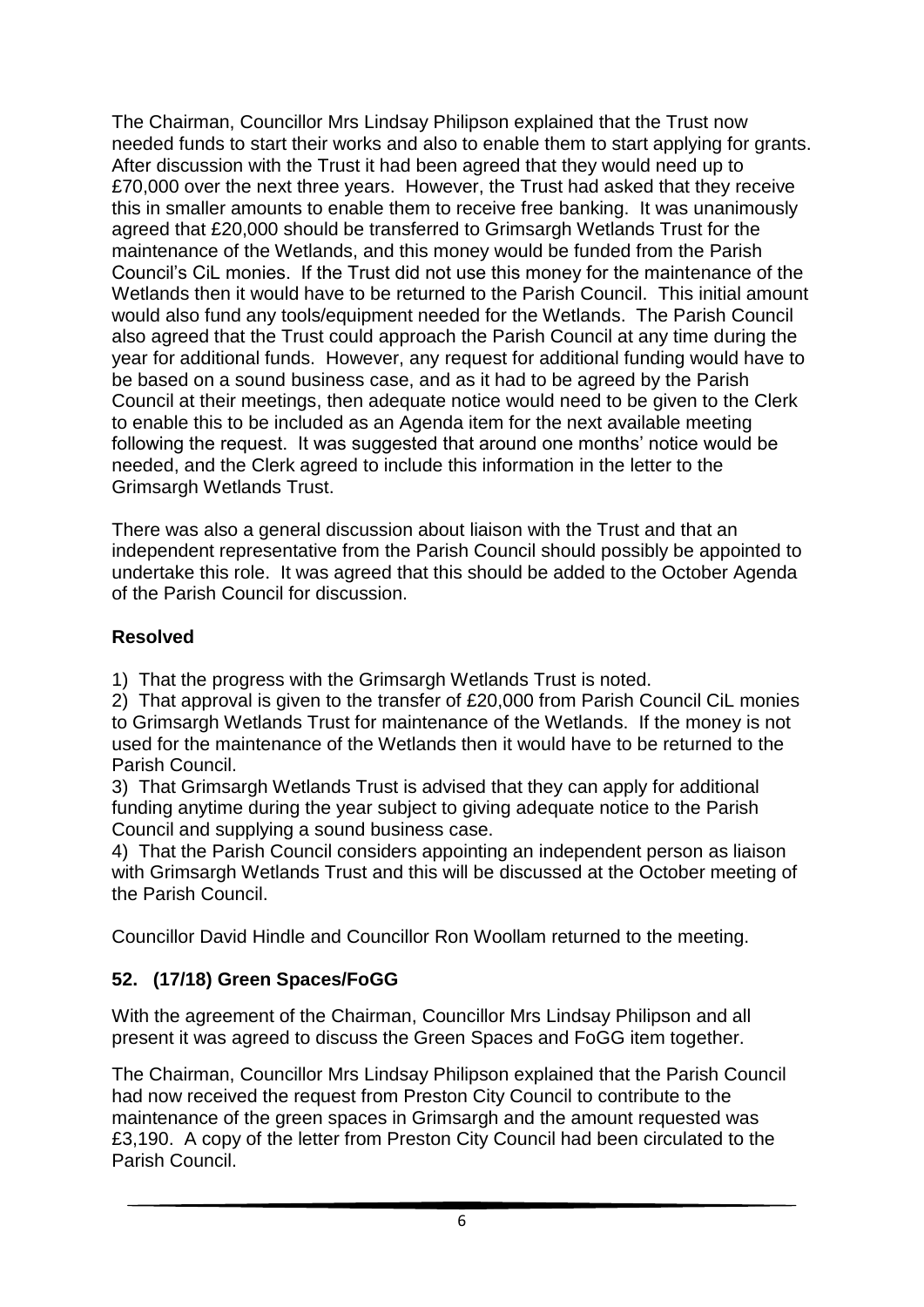There was a general discussion about the outstanding issues regarding green spaces. In particular Preston City Council had received money from the Redrow S106 agreement for maintenance of the play area on the village green up until 2021, so one of the questions would be what had happened to this money and was it being used for the maintenance as previously agreed? The letter also referred to the drainage on the football pitch which had been promised for a number of years so additional information was needed on when this would be done and if it would only go ahead if the Parish Council agreed to fund the maintenance of green spaces.

The Chairman, Councillor Mrs Lindsay Philipson also stated that the map provided by Preston City Council did not appear to include all the green spaces currently maintained by the City Council and this also needed clarifying.

Councillor Mrs Joyce Chessell explained to the Parish Council about the planting scheme drawn up by an Architect for Preston City Council and works that needed doing on the village green to prevent any unauthorised access. She also informed the Parish Council that due to illness FoGG was struggling to get some of the work done on the village green. Councillor David Hindle volunteered to help with the mowing and Councillor Mrs Joyce Chessell thanked him for the offer of help.

Councillor Mrs Joyce Chessell also informed the Parish Council that FoGG would receive 6,000 crocus bulbs from Rotary and they were hoping to plant these on or around the 24 October as this was World Polio Day. She suggested planting some of the bulbs on the grass banking near the Redrow roundabout as a possible suitable location. The Parish Council thought this was an excellent idea and the Clerk advised that Preston City Council would need to be consulted on this as they owned the land.

The Chairman, Councillor Mrs Lindsay Philipson said that as there were a number of issues that had not been covered in the letter from Preston City Council regarding green spaces, it would be beneficial if a further meeting could be held with Adrian Philips at Preston City Council to discuss outstanding issues before the Parish Council made a decision.

It was unanimously agreed that the Clerk together with the Chairman, Councillor Mrs Lindsay Philipson, the Chairman of FoGG, Councillor Mrs Joyce Chessell and one of our City Councillors either Councillor Neil Cartwright or Councillor Ron Woollam should attend a meeting with Adrian Philips at Preston City Council as soon as possible.

### **Resolved**

That approval is given to the Clerk to arrange a further meeting with Adrian Philips at Preston City Council to discuss the outstanding issues on green spaces and their maintenance as outlined above. The meeting would include the Clerk, the Chairman, Councillor Mrs Lindsay Philipson, the Chairman of FoGG, Councillor Mrs Joyce Chessell and either Councillor Neil Cartwright or Councillor Ron Woollam.

### **53. (17/18) Grant Application – Pre School**

(Councillor Mrs Eileen Murray declared a personal and prejudicial interest in this item and left the room for the duration of this item).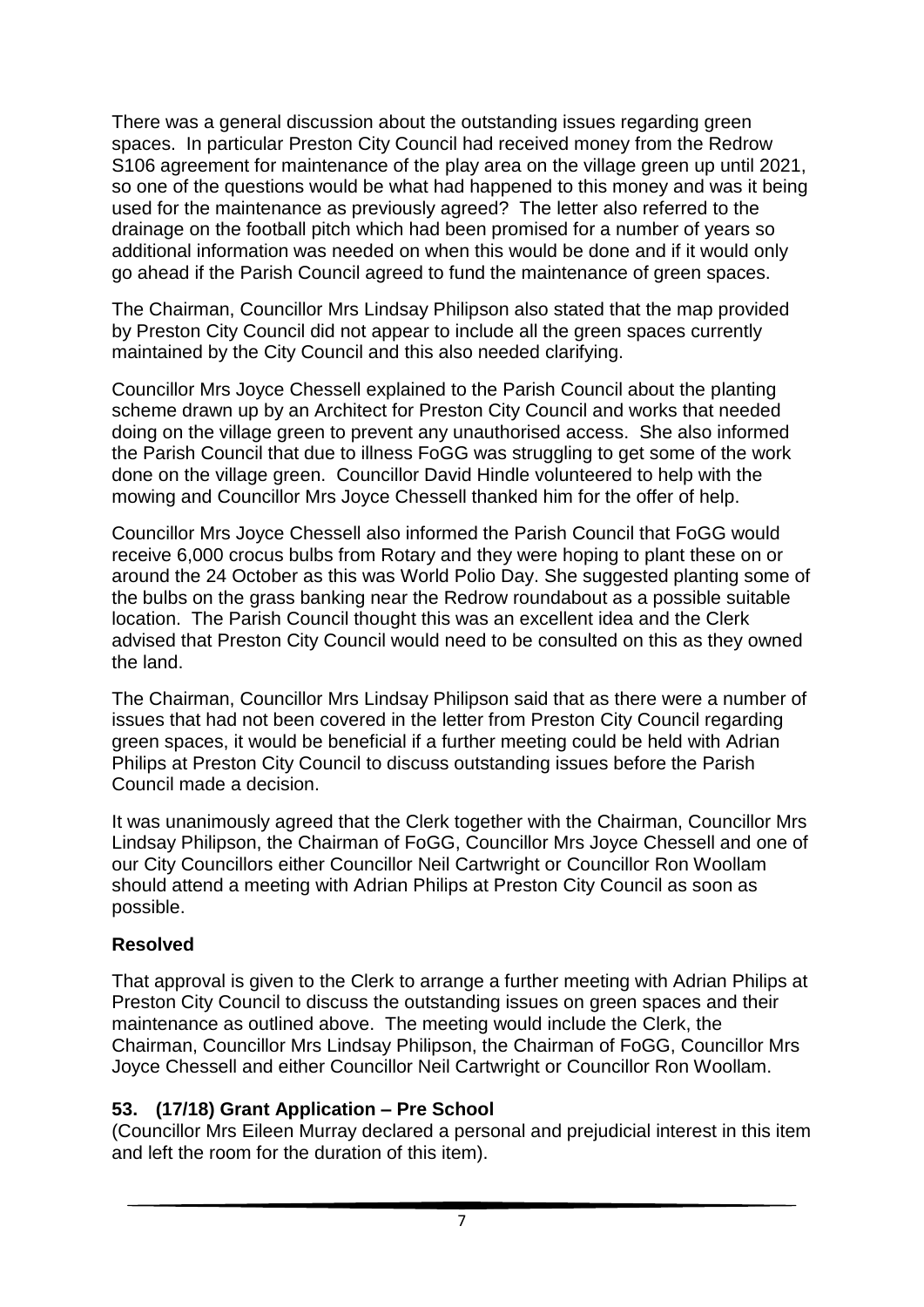The Parish Council gave consideration to a grant application from Grimsargh Pre School for £100 towards play mats for the children. It was unanimously agreed that a grant of £100 is given to Grimsargh Pre School for play mats for the children.

## **Resolved**

That a grant of £100 is given to Grimsargh Pre School to fund play mats for the children.

Councillor Mrs Eileen Murray returned to the meeting.

# **54. (17/18) New bins for Old Railway Walk**

The Chairman, Councillor Mrs Lindsay Philipson reported that most bins had now been replaced on Old Railway Walk except for one at the Club end of Old Railway Walk. She suggested that this one also needed replacing and this was unanimously agreed. It was noted that the cost of the bin would be £350 excluding VAT. It was further agreed that the cost of the bin should be paid for from the Parish Council CiL monies.

The Chairman, Councillor Mrs Lindsay Philipson also mentioned that more dog poop bags were needed in the dispenser on Old Railway Walk and the Clerk would ask the Lengthsman to refill this and she would also add a request to purchase more bags onto next month's agenda.

# **Resolved**

That approval is given to the purchase of a new bin for Old Railway Walk at a cost of £350 excluding VAT and that this should be funded from the Parish Council CiL monies.

# **55. (17/18) CCTV Project**

The Clerk reported that she had not contacted the Head of ICT at the Police as yet about the CCTV as there had been a number of issues raised from his original letter, so she had arranged a meeting between Councillor Terry Cryer and Stephen Snape the installer of the CCTV to discuss how to move things forward. It was noted that Stephen Snape would look at the CCTV as soon as possible to ensure that it was still working. A user type agreement would also need to be set up between the Parish Council and the owners of the properties that had the CCTV and also consideration would need to be given about who would access the CCTV system if the Parish Council went ahead with installing a stand-alone computer at the village hall, subject to approval.

A further report would be given to the October/November meetings of the Parish Council. In the meantime the Parish Council agreed that no further letter should be sent to the Head of ICT at the Police about this and also that the Clerk should approach the Village Hall Committee to find out if they were willing to provide a room for the Parish Council computer to view the CCTV.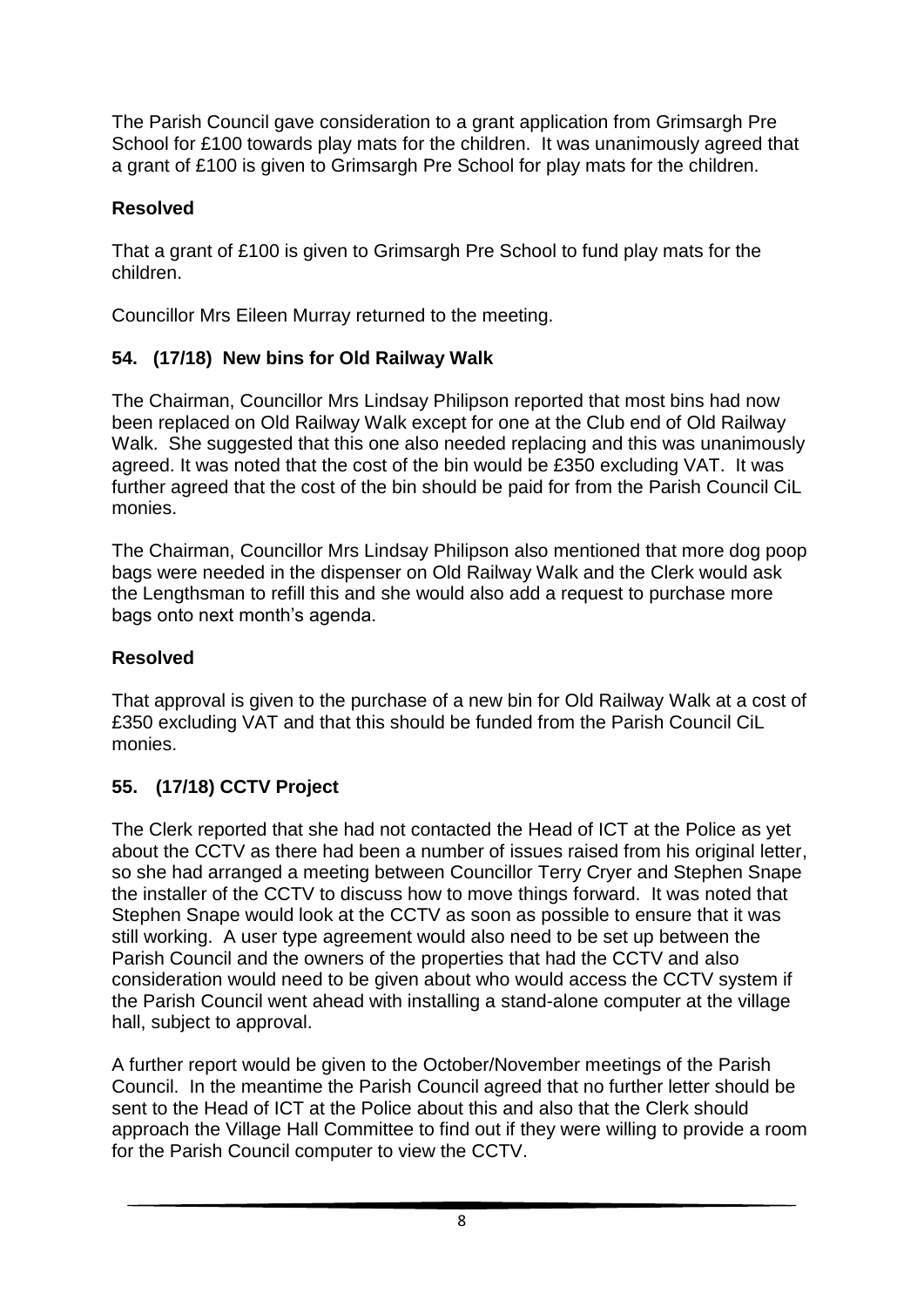## **Resolved**

1) That the Clerk contacts the Village Hall Committee to find out if they are willing to provide a room for a Parish Council computer to view the CCTV.

2) That no further letter is sent to the Head of ICT at the Police about this.

3) That further updates on progress with the CCTV are presented to the October/November meetings of the Parish Council.

## **56. (17/18) Planter Competition**

The Chairman, Councillor Mrs Lindsay Philipson was pleased to report that Nellie Cowell had won first place for the lovely War Memorial and that Councillor Mrs Eileen Murray had been awarded the second prize with Peter Croft receiving third prize. The Cricket Club had also received a Highly Commended.

The Chairman, Councillor Mrs Lindsay Philipson reported that the awards event would be held on Sunday 24 September at 3pm at Little Town Dairy and that cake with tea/coffee would cost around £4.00 per person. The Parish Council agreed to approve a maximum budget of £115.00 for this event which also included the engraving of the winning shield.

## **Resolved**

That approval is given to a maximum budget of £115.00 for the Planter Competition awards event to be held on Sunday 24 September at 3pm at Little Town Dairy.

## **57. (17/18) LALC Conference – Saturday 18 November 2017**

The Parish Council gave consideration to appointing a representative from the Parish Council to attend the LALC Conference on Saturday 18 November 2017. It was unanimously agreed that the Chairman, Councillor Mrs Lindsay Philipson should attend the LALC Conference on behalf of the Parish Council.

## **Resolved**

That approval is given to the Chairman, Councillor Mrs Lindsay Philipson to attend the LALC Conference on Saturday 18 November 2017 on behalf of the Parish Council.

## **58. (17/18) December Newsletter**

The Parish Council gave consideration for items for the next Parish Council newsletter. The following were suggested:-

Neighbourhood Planning.

Wetlands final farewell – including possible information on memberships/volunteers. Remembrance Sunday.

Carols around the Crib.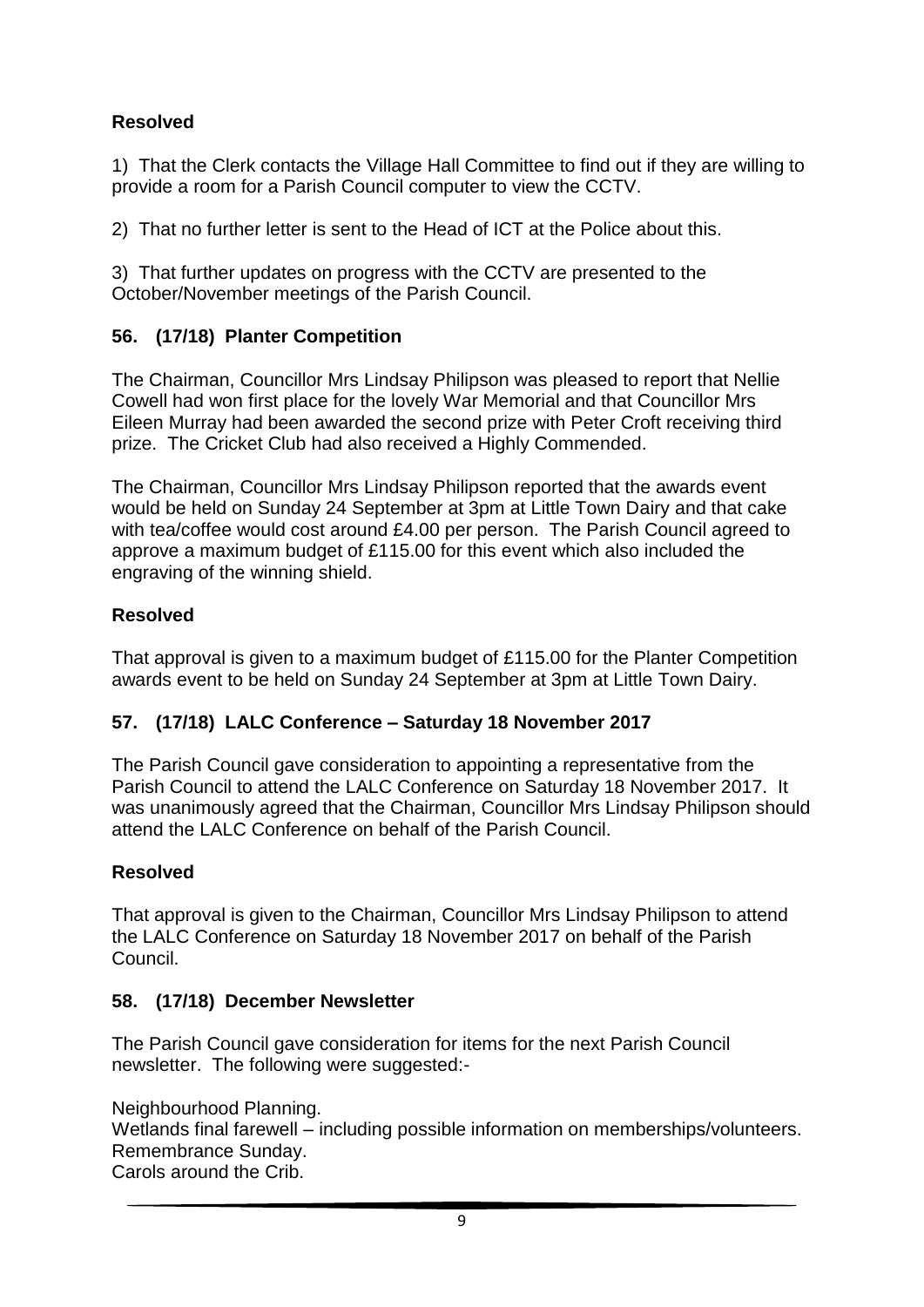Parish Council meeting dates. Spotlight on the Plough. Article on volunteering. Bulb planting on 24 October 2017.

The Chairman, Councillor Mrs Lindsay Philipson also mentioned that B & D Print had quoted for the newsletter. This would be discussed at the Parish Council meeting in October.

## **59. (17/18) Remembrance Sunday**

The Parish Council gave consideration to the purchase of a wreath for the war memorial for Remembrance Sunday and this was unanimously agreed. It was noted that the estimated cost would be approximately £25 for a suitable wreath.

### **Resolved**

That approval is given to the Clerk to purchase a wreath for the war memorial for Remembrance Sunday at an estimated cost of £25.

### **60. (17/18) Clerk's Matters**

The Clerk reported that she had now set up her pension with NEST and that the staging date for Grimsargh Parish Council was 2 October 2017. The Direct Debit for pension contributions was approved and signed by the Parish Council.

The Clerk also reported that she needed a new printer, the present one having lasted since 2005. This would be a joint purchase with Farington Parish Council. It was estimated that a new printer would cost around £150 and this would be funded 50% each from both Grimsargh and Farington Parish Councils. This was unanimously agreed.

## **Resolved**

1) That arrangements for the Clerks pension are noted and that the Direct Debit for pension contributions with the NEST pension scheme is approved and signed.

2) That approval is given for the Clerk to purchase a printer at an estimated cost of £150 to be funded jointly between Grimsargh Parish Council and Farington Parish Council.

#### **61. (17/18) Financial Matters, update on signatories for bank accounts, update on budget and banking**

It was noted that we currently had an estimated £242,638.43 in the bank as at 4 August 2017. This included the grant for the Neighbourhood Plan (£6,410) and the VAT claimed back (£2,971.33).

### **Resolved**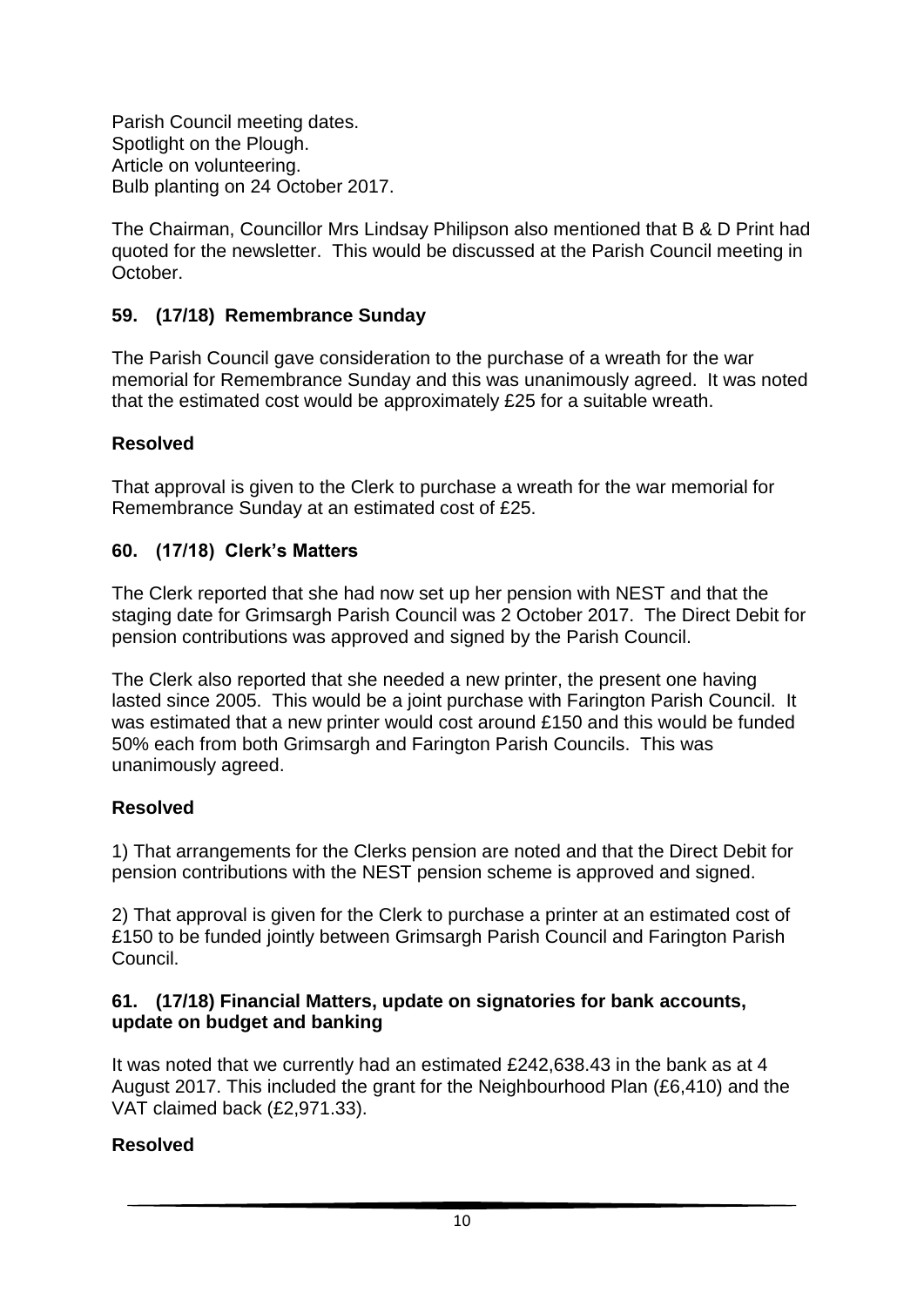1) It was noted that since the last meeting the following had been paid:-

i) Donna Kidd for internal audit £60.00 (Cheque no 859). It was noted that this was a different cheque number as referred to in July Minutes (856) as two cheques had been written by mistake – the first one was crossed through and stored with the accounts.

ii) Reissue of cheque to signs express for Wetlands banner – the initial cheque was made out to Jayne Woollam (852) but this has been reissued made payable to signs express for £89.28. (Cheque 860).

iii) TCV Membership as agreed at the last meeting - £38 (Cheque no 861).

iv) S Whittam reimbursement for Wetlands signage - £402.24 (Cheque no 862).

v) Wetlands Trust insurance (Sagar insurance) £1,400 (Cheque no 863).

vi) Clerk's salary 2,9,16,23 & 30 July = 5 weeks at £278.80 = £1,394 – tax and NI = £1035.28 (Cheque 864).

Cheque 865 still to be used.

vii) Adam Cooper Contractor – 74 hours at £13.75 per hour = £1,080.50. (Cheque no 866).

viii) Direct Debit for Water (now called Water Plus) for Nellie Carbis Millennium Woodland - £5.37.

2) The following invoices were agreed for payment:-

i) HMRC Q2 £1,249.35 (Cheque no 865).

ii) The Clerk, Sue Whittam, 6, 13, 20 and 27 August at £278.80 per week  $=$ £1,115.20 - tax and NI = £845.74. (Cheque no 867).

iii) Transfer of £20,000 to the Wetlands Trust as agreed earlier at the meeting. (Cheque no 868).

iv) Adam Cooper (Contractor) – 53 hours at £13.75 total £728.75. (Cheque no 869).

v) A cheque was signed for the Neighbourhood Plan Questionnaire printing and the amount would be confirmed at the October meeting. The cost of this was from the grant specifically for the Neighbourhood Plan.

vi) Grimsargh Pre School for grant awarded earlier at the meeting £100. (Cheque no 870).

3) The Parish Council noted the progress with signatories on the Parish Council bank accounts and the relevant forms were completed for forwarding to Nat West and NS & I. It was further noted that new signatories would need to complete an